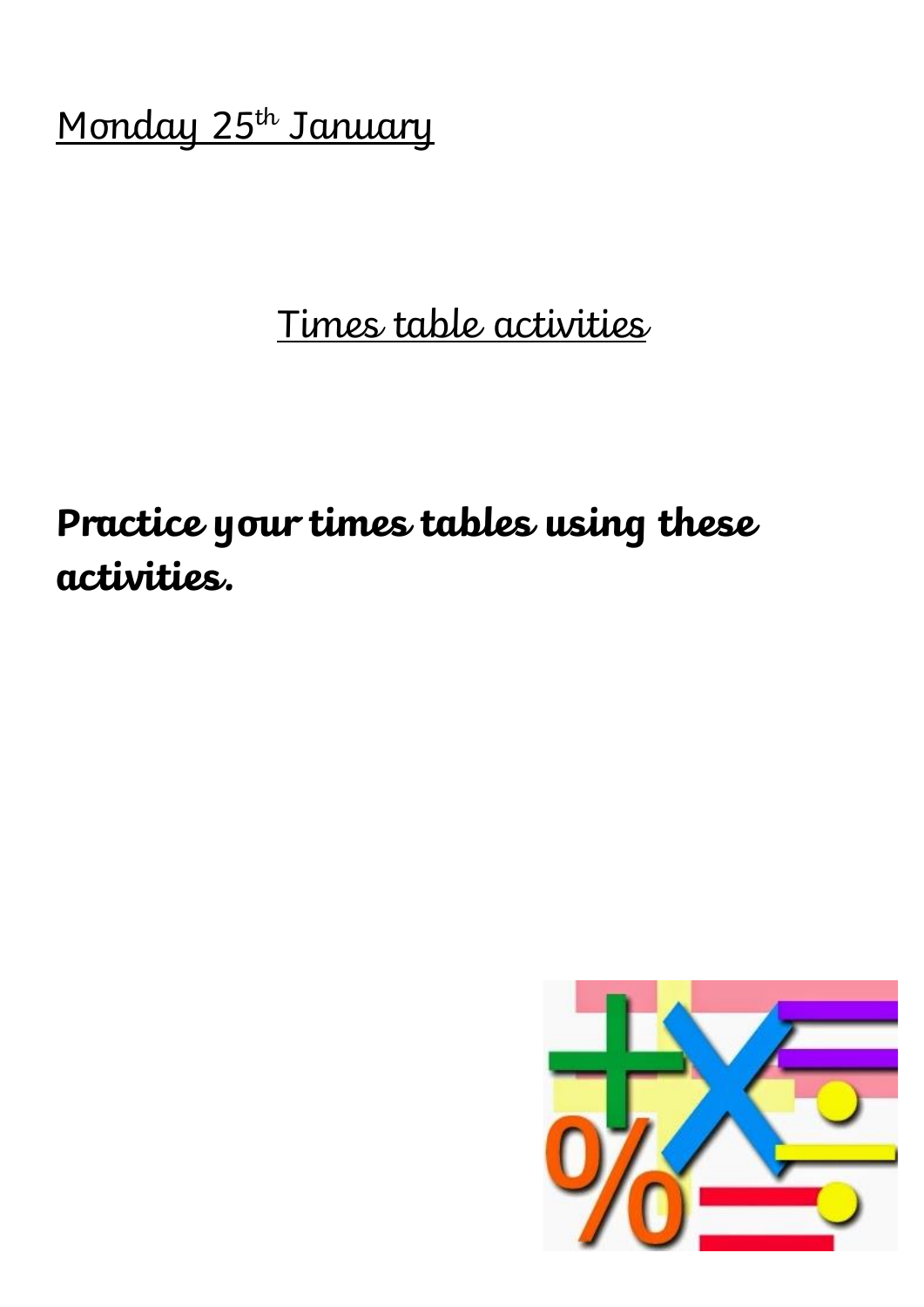#### 1.

Use doubling and halving to help calculate the missing multiples from the 3 x and 6 x tables.



2.

- a) Fill in the missing boxes in each calculation.
- b) Draw lines between the columns to connect each fact to another related fact. One has been done for you.



3.

Complete the calculations and explain which is the odd one out.

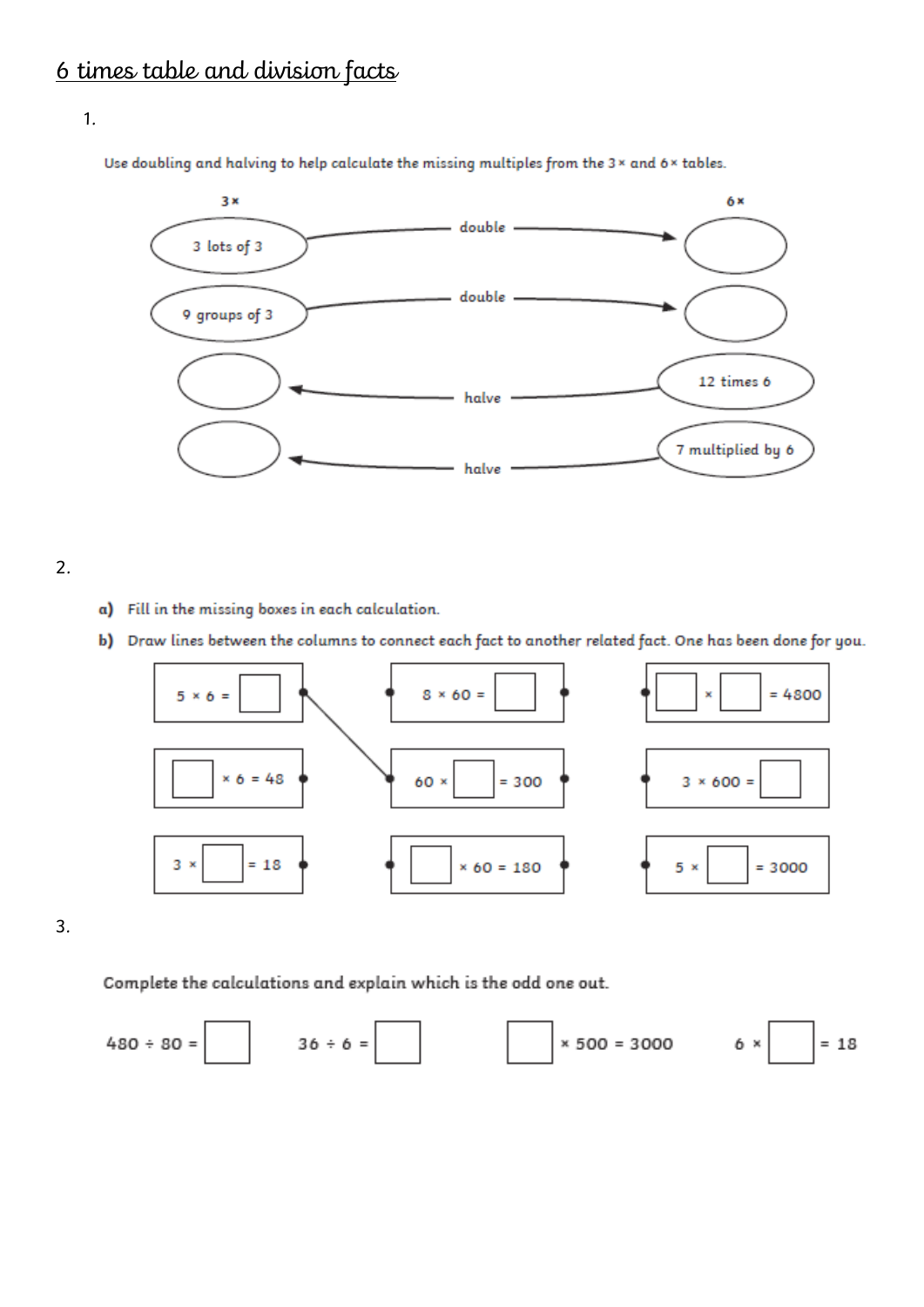| 1. Complete the sentences to describe the candies.                                                                                                                                                                                                                                                                  |                               |               |               |   |   |   |               |               |               |   |  |
|---------------------------------------------------------------------------------------------------------------------------------------------------------------------------------------------------------------------------------------------------------------------------------------------------------------------|-------------------------------|---------------|---------------|---|---|---|---------------|---------------|---------------|---|--|
|                                                                                                                                                                                                                                                                                                                     | There are _____ lots of nine. |               |               |   |   |   |               |               |               |   |  |
|                                                                                                                                                                                                                                                                                                                     | There are _______ nines.      |               |               |   |   |   |               |               |               |   |  |
|                                                                                                                                                                                                                                                                                                                     | $5x =$                        |               |               |   |   |   |               |               |               |   |  |
| At first there were ____ candies. Then they were shared into _____ rows. Now there are ____                                                                                                                                                                                                                         |                               |               |               |   |   |   |               |               |               |   |  |
| candies in each row. $\frac{1}{2}$ = $\frac{1}{2}$ = $\frac{1}{2}$                                                                                                                                                                                                                                                  |                               |               |               |   |   |   |               |               |               |   |  |
| 2. There are $\_\_\_\$ lots of $\_\_\_\$ .                                                                                                                                                                                                                                                                          |                               |               |               |   |   |   |               |               |               |   |  |
| $\frac{\ }{1}$ x $\frac{\ }{1}$ = $\frac{\ }{1}$                                                                                                                                                                                                                                                                    |                               | $\mathcal{P}$ | $\mathcal{P}$ | 2 | 2 | 2 | $\mathcal{P}$ | $\mathcal{P}$ | $\mathcal{P}$ | 2 |  |
| $\frac{1}{2}$ $\frac{1}{2}$ $\frac{1}{2}$ $\frac{1}{2}$ $\frac{1}{2}$ $\frac{1}{2}$ $\frac{1}{2}$ $\frac{1}{2}$ $\frac{1}{2}$ $\frac{1}{2}$ $\frac{1}{2}$ $\frac{1}{2}$ $\frac{1}{2}$ $\frac{1}{2}$ $\frac{1}{2}$ $\frac{1}{2}$ $\frac{1}{2}$ $\frac{1}{2}$ $\frac{1}{2}$ $\frac{1}{2}$ $\frac{1}{2}$ $\frac{1}{2}$ |                               |               |               |   |   |   |               |               |               |   |  |
|                                                                                                                                                                                                                                                                                                                     |                               |               |               |   |   |   |               |               |               |   |  |
| 3. There are $\_\_$ lots of $\_\_$ .                                                                                                                                                                                                                                                                                |                               |               |               |   |   |   |               |               |               |   |  |
| $\frac{\ }{1}$ x $\frac{\ }{1}$ = $\frac{\ }{1}$                                                                                                                                                                                                                                                                    |                               |               | 9             | 9 |   |   |               |               |               |   |  |
| $\div$ $\div$ $\div$                                                                                                                                                                                                                                                                                                |                               |               |               |   |   |   |               |               |               |   |  |
|                                                                                                                                                                                                                                                                                                                     |                               |               |               |   |   |   |               |               |               |   |  |

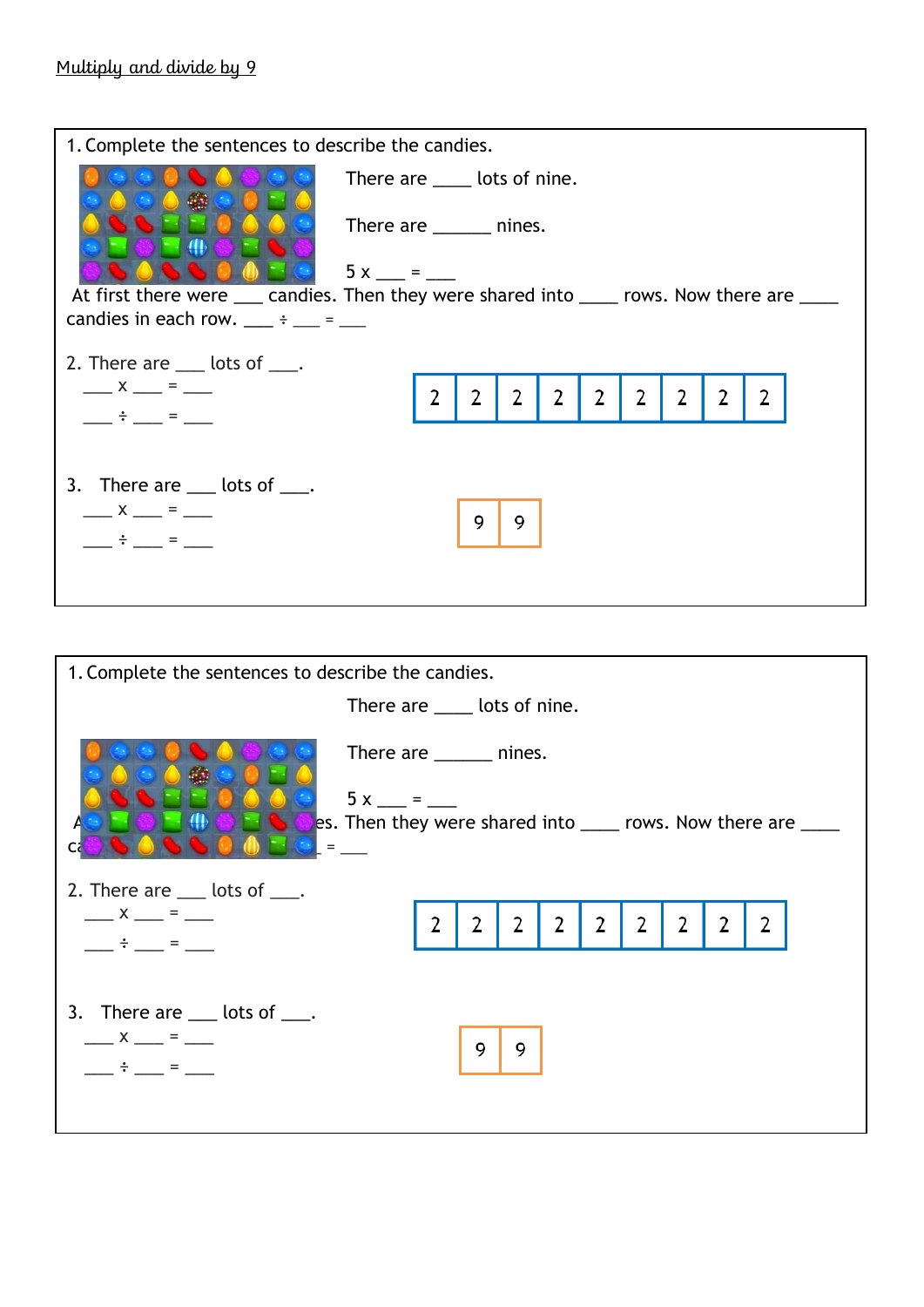### 9 times table and division facts

1.

| Start | 45 | 35  | 45 | 54 | 63 | 84 | 42 | 43 | 92     |
|-------|----|-----|----|----|----|----|----|----|--------|
| Q     | 25 | 36  | 15 |    | 65 | 72 | 90 | 99 | 100    |
| 6     | 18 | 27  | 10 | 0  | 72 | 37 | 81 | 70 | 108    |
| 27    | 61 | 100 | 21 | 33 | 56 | 58 | 90 | 32 | Finish |

Count in steps of 9 to draw a pathway through the maze moving vertically, horizontally or diagonally.

2.

Here are ten of the multiples of 9. Can you place them in order and identify which two multiples of 9 are missing?



3.Solve these calculations.

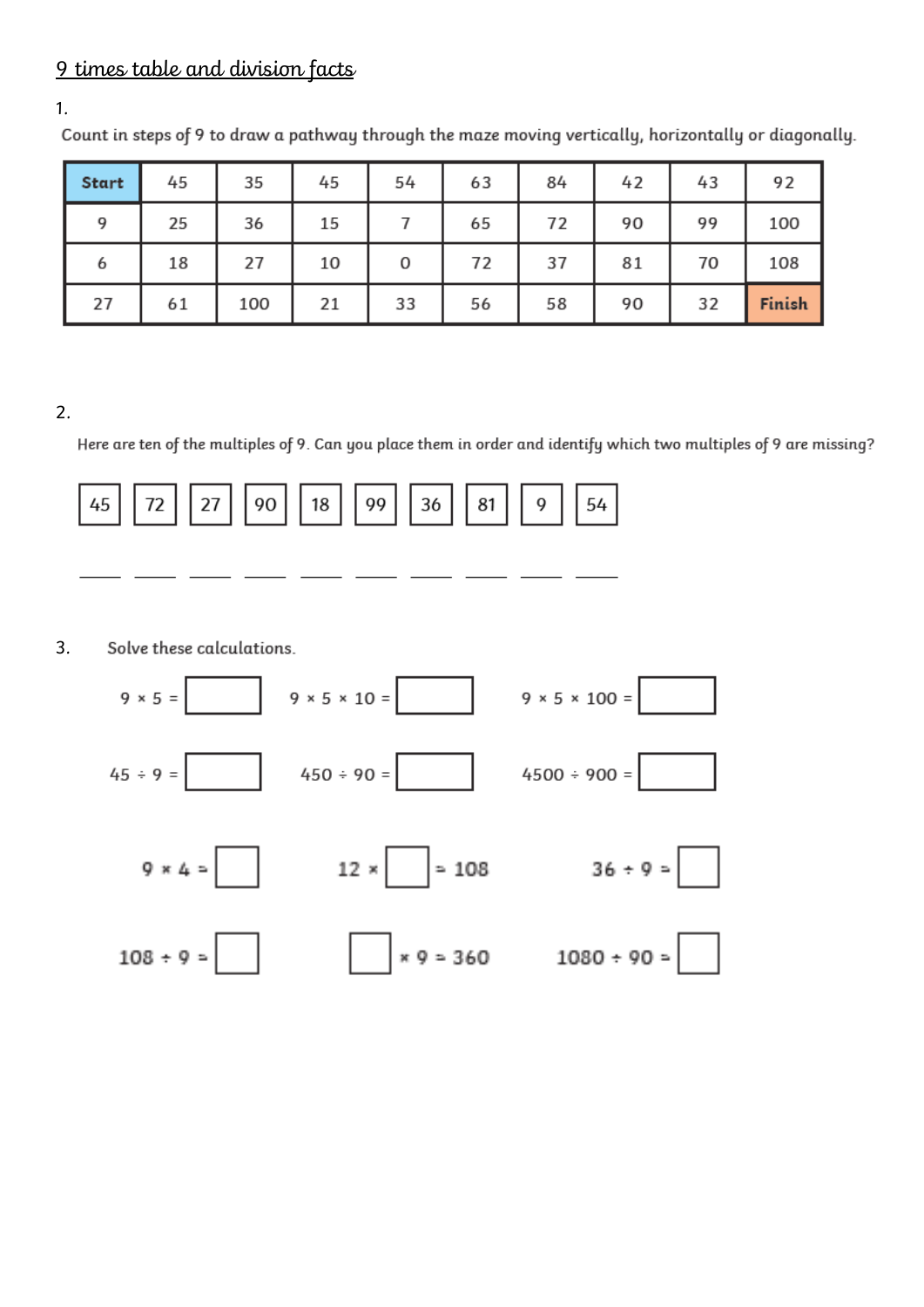|    | 28 | 14 | 35 | 70 | 56 |
|----|----|----|----|----|----|
| 21 | 25 | 38 | 42 | 79 | 77 |

1) Circle the number in each of these grids that is the odd one out.

2) This representation shows part of a counting stick. Complete it with the missing multiples of 7.

3) Match each calculation and array to the correct answer.













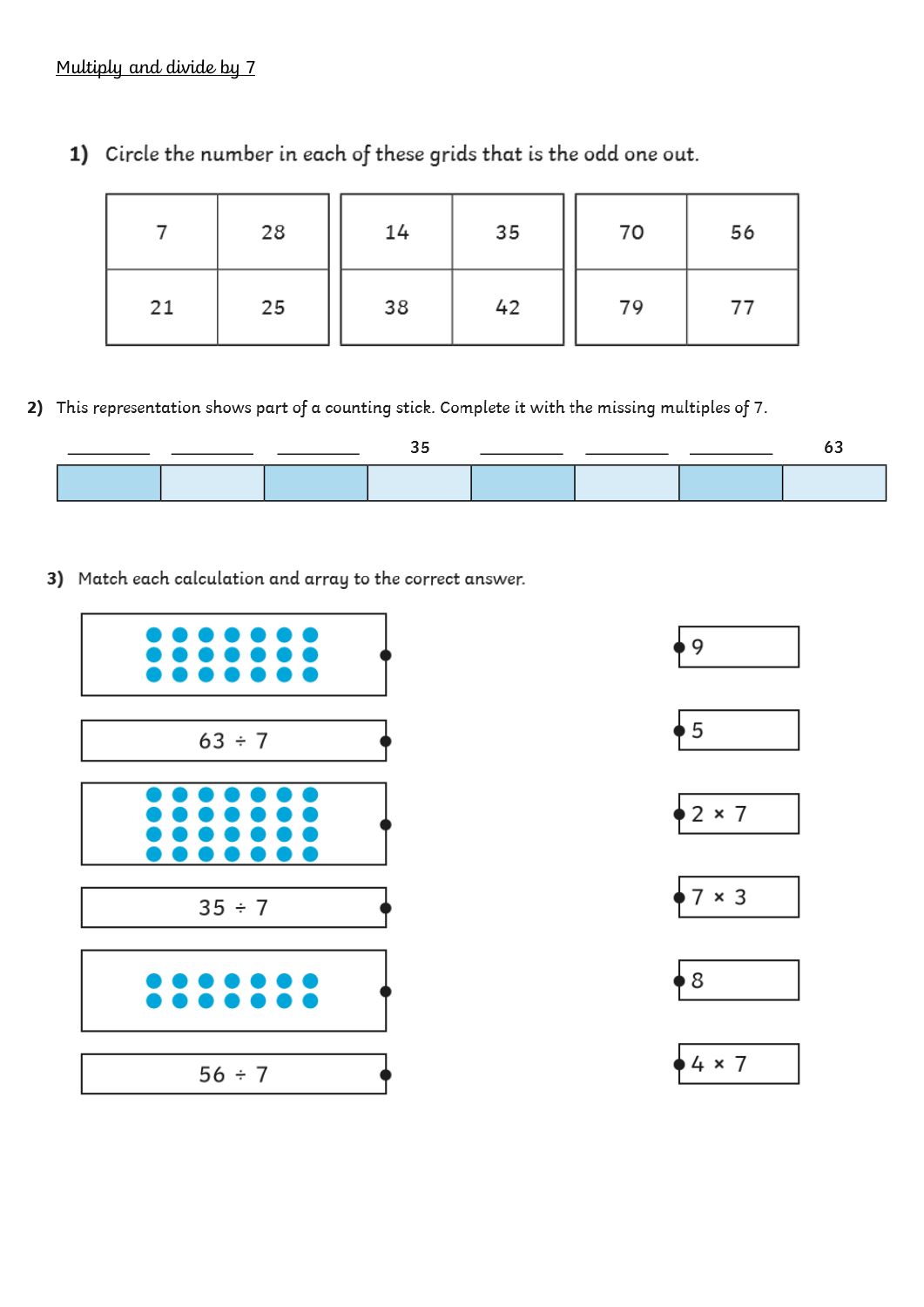## 7 times tables and division facts

1) Match each calculation to the correct answer.

| $80 \times 7$  | 4200 |
|----------------|------|
| $60 \times 70$ | 560  |
| $30 \times 7$  | 4900 |
| 7 × 200        | 5600 |
| $800 \times 7$ | 210  |
| $70 \times 10$ | 1400 |
| $70 \times 70$ | 700  |

2) Use your knowledge of the 7 times table to identify the missing number in each of these multiplication calculations.

| $\frac{\ }{2}$ × 1 = 7 | $7 \times 6 =$ | $7 \times \_ = 56$   |  |  |
|------------------------|----------------|----------------------|--|--|
| $7 \times \_ = 70$     | $× 6 = 420$    |                      |  |  |
| $7 \times 100 =$       |                | $7 \times \_ = 5600$ |  |  |

3) Using your answers above, find the missing numbers in these related division calculations.

| $7 \div \_ = 7$   | $42 \div \_ = 7$ | $-$ ÷ 7 = 8        |
|-------------------|------------------|--------------------|
| $-$ ÷ 10 = 7      | $-$ ÷ 6 = 70     | $560 \div \_ = 80$ |
| $700 \div \_ = 7$ |                  | $-$ ÷ 7 = 800      |